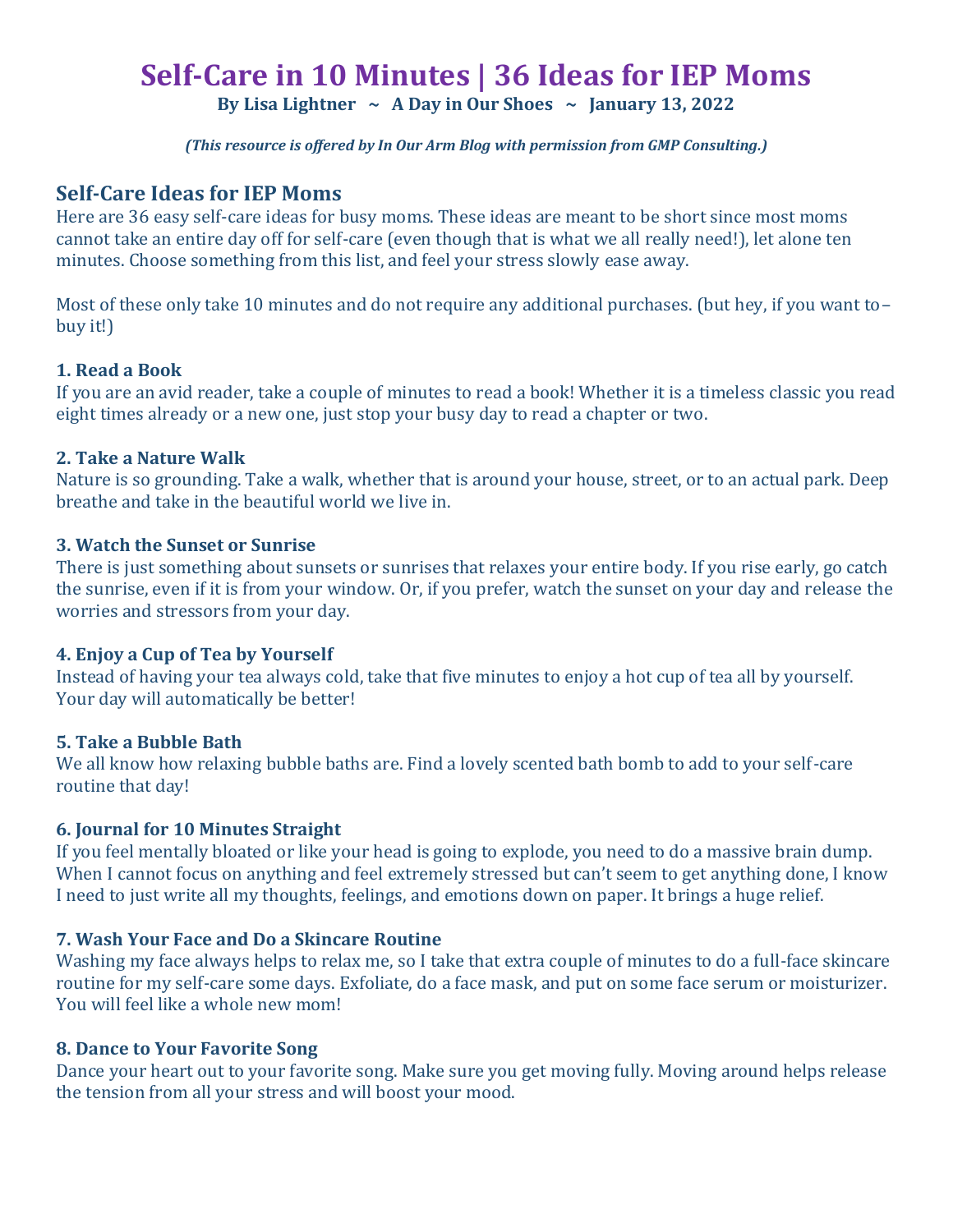# **9. Find a 10 Minute Yoga Video on YouTube To Do**

If you are into yoga, find a new routine to try out for the day. Something as little as 5-10 minutes could make a huge difference in your day.

## **10. Find a Guided Meditation You Really Enjoy**

All moms should do a few guided meditations weekly. My favorite one is just five minutes and totally doable. You will feel refreshed and will be able to let go of your worries and stress easily.

# **11. Call Your Best Friend or Mom and Just Talk**

I rarely talk on the phone anymore, and sometimes I really miss it! Sometimes all we need is to let everything out in a big rant. Call up your mom or a friend and just talk away. You will feel so relieved afterward!

# **12. Declutter a Room in Your House You've Been Meant Already**

It is hard to focus or get anything done when we have too much clutter in our minds and living spaces.. So, take that time to declutter a place you have wanted to for a long time.

# **13. Get a Coloring Book and Just Color**

Set a timer for 10-15 minutes and just color. This is one you can even do with your children around as they love to color with you! Coloring is a form of art therapy that helps you release your emotions on paper. I get mine at Ollie's!

## **14. Do a Random Act of Kindness**

When you serve someone, you feel lighter. So, go do a Random Act of Kindness around your neighborhood or to someone you know!

# **15. Buy Yourself a New Outfit or Pair of Shoes**

We all need to splurge every now and then. Whether you shop online or at a physical store, go buy something you really love; you deserve it.

# **16. Go for a Run**

If you love working out, go for a run! All the adrenaline from running helps relieve you and gives you more energy than just sitting down and relaxing.

# **17. Buy a Plant to Take Care Of, or Plant a Garden**

Many find that taking care of plants or gardening is therapeutic. If you haven't tried it yet, give it a try! Something as simple as a succulent can help you have a new thing to do to change your routine during your day.

## **18. Get a Manicure or Pedicure**

Splurge and get a mani or pedi. You can also do your own at home if you prefer. When you look good, you will feel good too!

## **19. Relax Outside in the Sun**

Pretend you are at the beach and just relax out in the sun. Feel the warmth that comes from the sun. Envision the sun embracing you in a nice warm hug.

## **20. Go for a Swim**

Swimming helps relieve your physical pain, as well as your mental tension. Enjoy being in the water and just relax.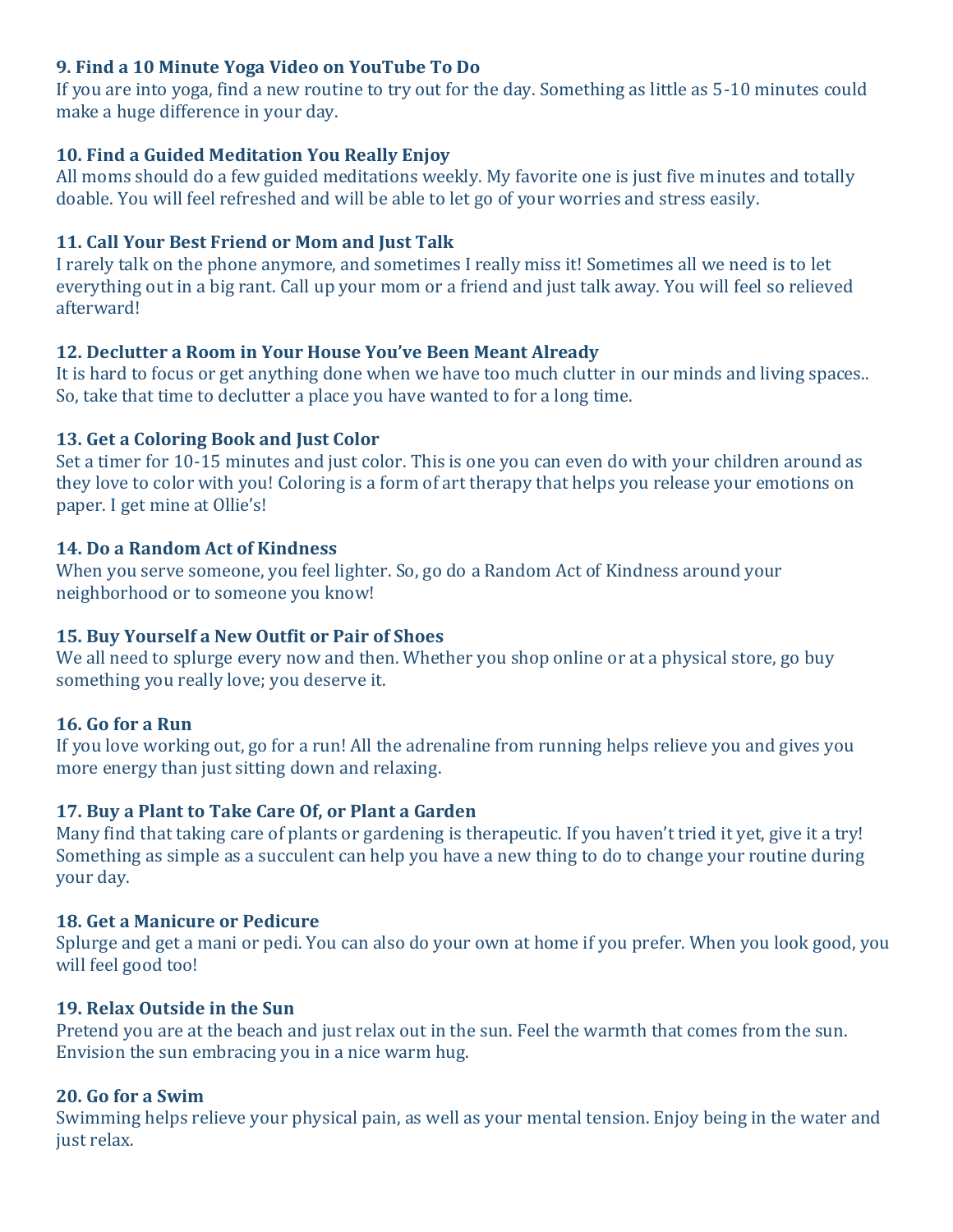## **21. Visit a Place You've Always Wanted to Go But Never Had the Time**

This could be a new coffee shop, boutique, museum, etc. You know, that one place that you frequently drive by and think "I need to stop in there sometime!"

Find a place that intrigues and excites you and go without any kids so you can fully enjoy your time there!

## **22. Take a Nap**

If you can and feel up to it, take that nap. You deserve it. Snuggle up to your pillows and blankets and deep breathe until you fall asleep.

## **23. Eat Some Food You've Been Craving**

Confession time–once in a while, while I'm out for an IEP meeting, I stop and eat lunch *all by myself*. Sometimes it's a new café I want to try, other times it's a total greasy spoon with totally unhealthy food. We all have cravings all day long. Even if it is not healthy at all, go get your cravings. Close your eyes as you take your bites and taste every bite to the fullest. Use all your senses as you eat your food.

## **24. Talk to an Empowerment Coach**

Most coaches will have a free consultation. If you need to be inspired, contact an empowerment coach! They will do wonders for you. You might even feel like a new person afterward.

## **25. Create Affirmations for Your Life**

Write down some affirmations, or print some out. Stick them around your house and practice saying them to yourself in the mirror. Slowly over time, you will believe these affirmations, and they will change your life!

## **26. Write Down and Plan Your Dreams for Life**

Like the positive affirmations mentioned above, writing down your plans and your dreams will help you visualize them and make them happen. Everyone always gets pumped when they visualize and start planning out their dreams and ambitions in life.

## **27. Snuggle a Baby for a Bit**

This might not be the best option if you are a new mom or a mom with multiple kids needing a break. For teen moms, sometimes we just need to snuggle up to a baby for a little while. This always feels a little bit like heaven on earth.

## **28. Find a New Hobby**

Randomly pick a hobby you are interested in and try it out! Whether that is painting, ax throwing, tennis, or snowboarding, try it out! Even if you don't like it, you will gain confidence that you tried something new.

## **29. Take Yourself Out on a Date**

Treat yourself to a nice date you would typically go on with someone else. Taking that alone time and treating yourself is worth it.

## **30. Binge Watch Your Favorite Non-Kid Show**

Watch that scary movie that gets your heart pumping, the hilarious tv show you miss, or a cheesy romantic comedy and just relax with popcorn and chocolate.

## **31. Do a Gratitude Journal**

When we are more grateful, we are naturally happier. Find things each day you are grateful for and write them down in your journal. Try to find new things each day to have no repeats!